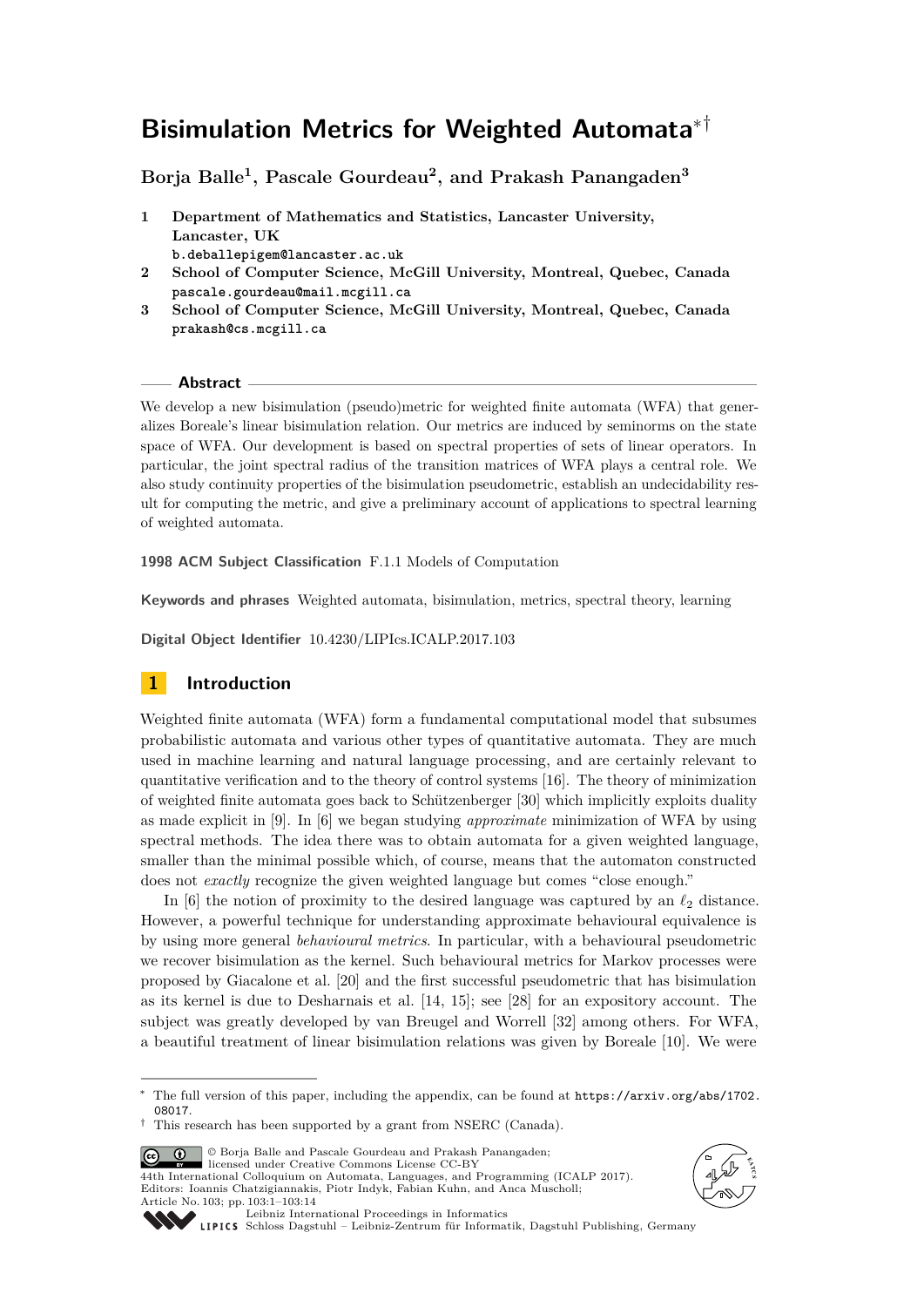## **103:2 Bisimulation Metrics for Weighted Automata**

motivated to develop a metric analogue of Boreale's linear bisimulation with the eventual goal of using it to analyze approximate minimization. In the present paper we develop the general theory of bisimulation (pseudo)metrics for WFA (and for weighted languages) deferring the application to approximate minimization to future work.

It turns out that in the linear algebraic setting appropriate to WFA it is a (semi)norm rather than a (pseudo)metric that is the fundamental quantity of interest. Indeed, as one might expect, in a vector space setting norms and seminorms are the natural objects from which metrics and pseudometrics can be derived. The bisimulation metric that we construct actually comes from a bisimulation seminorm which is obtained, as usual, using the Banach fixed-point theorem. Interestingly, we also provide a closed-form expression for the fixed point bisimulation seminorm and use it to study several of its properties.

Our main contributions are:

- **1.** The construction of bisimulation seminorms and the associated pseudometric on WFA (Section [3\)](#page-4-0). The existence of the fixed point depends on some delicate applications of spectral theory, specifically the joint spectral radius of a set of matrices.
- **2.** We obtain metrics on the space of weighted languages from the metrics on WFA (Section [3\)](#page-4-0).
- **3.** We show two continuity properties of the metric; one using definitions due to Jaeger et al. [\[24\]](#page-13-5) and the other developed here (Section [4\)](#page-7-0).
- **4.** We show undecidability results for computing our metrics (Section [5\)](#page-8-0).
- **5.** Nevertheless, we show that one can successfully exploit these metrics for applications in machine learning (Section [6\)](#page-10-0).

The metric of the present paper led naturally to some sophisticated topological and spectral theory arguments which one would not have anticipated from the treatment of linear bisimulation in [\[10\]](#page-12-5).

## **2 Background**

In this section we recall preliminary definitions and results that will be used throughout the rest of the paper. We assume the reader is familiar with norms and vector spaces; these topics are reviewed in the appendix [\[4\]](#page-12-6). Here we discuss Boreale's linear bisimulation relations for weighted automata and provide a short primer on the joint spectral radius of a set of linear operators.

## **2.1 Strings and Weighted Automata**

Given a finite alphabet  $\Sigma$  we let  $\Sigma^*$  denote the set of all finite strings with symbols in  $\Sigma$  and let  $\Sigma^{\infty}$  denote the set of all infinite strings with symbols in  $\Sigma$  and we write  $\Sigma^{\omega} = \Sigma^{\star} \cup \Sigma^{\infty}$ . The length of a string  $x \in \Sigma^{\omega}$  is denoted by  $|x|; |x| = \infty$  whenever  $x \in \Sigma^{\infty}$ . Given a string  $x \in \Sigma^{\omega}$  and an integer  $0 \leq t \leq |x|$  we write  $x_{\leq t}$  to denote the prefix containing the first *t* symbols from *x*, with  $x_{\leq 0} = \epsilon$ . Given an integer  $t \geq 0$  we will write  $\Sigma^t$  (resp.  $\Sigma^{\leq t}$ ) for the set of all strings with length equal to (resp. at most) *t*. The reverse of a finite string  $x = x_1 x_2 \cdots x_t$  is given by  $\bar{x} = x_t x_{t-1} \cdots x_1$ .

We only consider automata with weights in the real field  $\mathbb{R}$ . We will mostly be concerned with properties of weighted automata that are invariant under change of basis. Accordingly, our presentation uses weighted automata whose state space is an abstract real vector space.

A weighted finite automaton (WFA) is a tuple  $A = \langle \Sigma, V, \alpha, \beta, \{ \tau_{\sigma} \}_{\sigma \in \Sigma} \rangle$  where  $\Sigma$  is a finite alphabet, *V* is a finite-dimensional vector space,  $\alpha \in V$  is a vector representing the initial weights,  $\beta \in V^*$  is a linear form representing the final weights, and  $\tau_{\sigma}: V \to V$  is a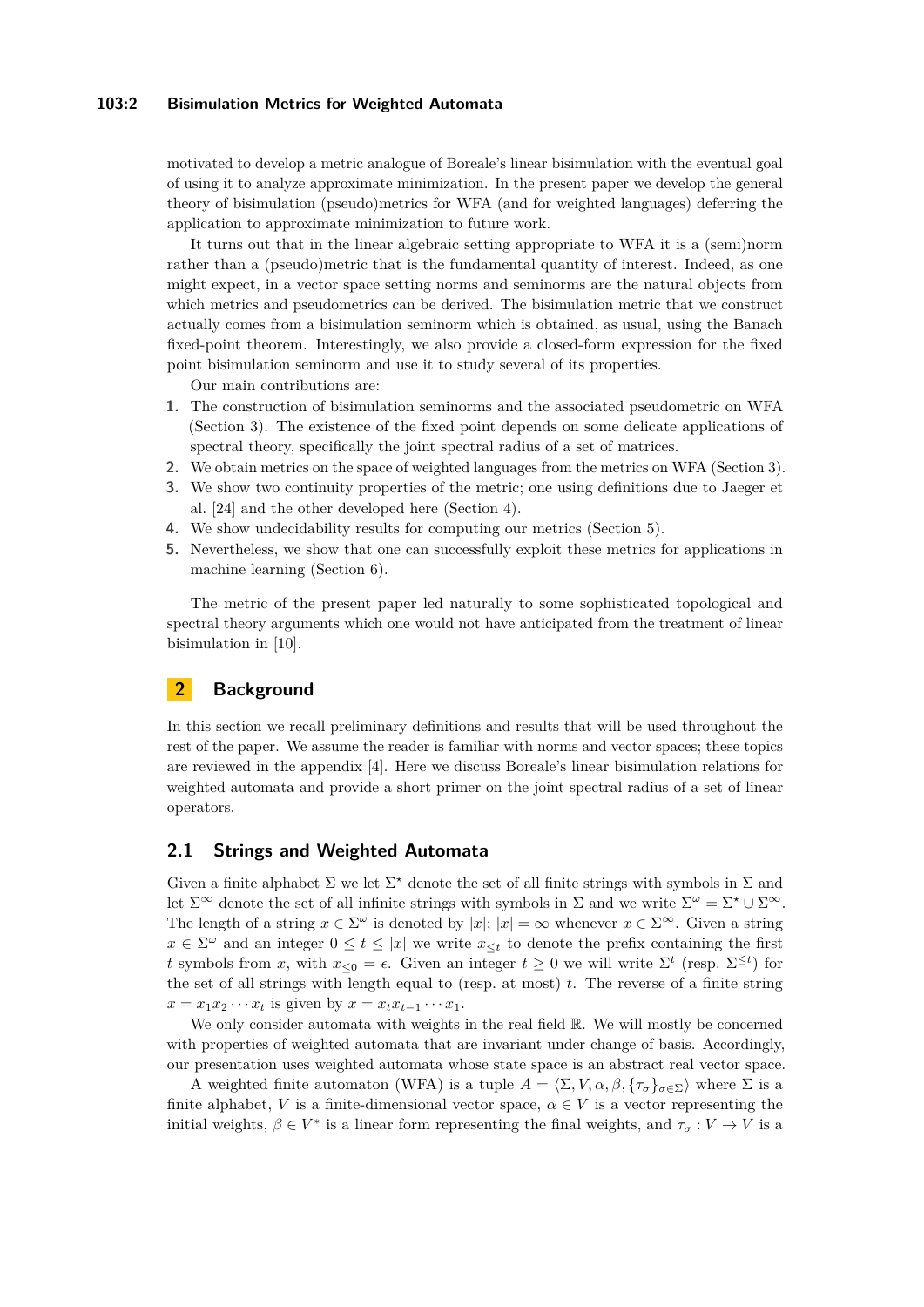linear map representing the transition indexed by  $\sigma \in \Sigma$ . The vectors in *V* are called states of *A*. We shall denote by  $n = \dim(A) = \dim(V)$  the dimension of *A*. The transition maps  $\tau_{\sigma}$  can be extended to arbitrary finite strings in the obvious way.

A weighted automaton  $A = \langle \Sigma, V, \alpha, \beta, \{\tau_\sigma\}_{\sigma \in \Sigma} \rangle$  computes the function  $f_A : \Sigma^* \to \mathbb{R}$ (sometimes also referred to as the weighted language in  $\mathbb{R}^{\Sigma^*}$  recognized by *A*) given by  $f_A(x) = \beta(\tau_x(\alpha))$ . Given a WFA  $A = \langle \Sigma, V, \alpha, \beta, \{\tau_\sigma\}_{\sigma \in \Sigma} \rangle$  and a state  $v \in V$  we define the weighted automaton  $A_v = \langle \Sigma, V, v, \beta, \{\tau_\sigma\}_{\sigma \in \Sigma} \rangle$  obtained from *A* by taking *v* as the initial state. We call  $f_{A_v}$  the function realized by state *v*. Similarly, give a linear form  $w \in V^*$ we define the weighted automaton  $A^w = \langle \Sigma, V, \alpha, w, \{\tau_\sigma\}_{\sigma \in \Sigma} \rangle$  where the final weights are replaced by *w*. The reverse of a weighted automaton *A* is  $\bar{A} = \langle \Sigma, V^*, \beta, \alpha, \{\tau_{\sigma}^{\top}\}_{\sigma \in \Sigma} \rangle$ , where  $\tau_{\sigma}^{\top}: V^* \to V^*$  is the transpose of  $\tau_{\sigma}$ . It is easy to check that the function computed by  $\bar{A}$ satisfies  $f_{\bar{A}}(x) = f_A(\bar{x})$  for all  $x \in \Sigma^*$ .

## <span id="page-2-1"></span>**2.2 Linear Bisimulations**

Linear bisimulations for weighted automata were introduced by Boreale in [\[10\]](#page-12-5). Here we recall the key definition and several important facts.

<span id="page-2-0"></span>**Definition 1.** A *linear bisimulation* for a weighted automaton  $A = \langle \Sigma, V, \alpha, \beta, \{\tau_{\sigma}\}_{\sigma \in \Sigma} \rangle$ on a vector space *V* is a linear subspace  $W \subseteq V$  satisfying the following two conditions:

**1.**  $\beta(v) = 0$  for all  $v \in W$ ; that is,  $W \subseteq \text{ker}(\beta)$ , and

**2.** *W* is invariant by each  $\tau_{\sigma}$ ; that is,  $\tau_{\sigma}(W) \subseteq W$  for all  $\sigma \in \Sigma$ .

Furthermore, two states  $u, v \in V$  are called *W-bisimilar* if  $u - v \in W$ .

In particular, the trivial subspace  $W = \{0\}$  is always a linear bisimulation. The notion of *W*-bisimilarity induces an equivalence relation on *V* which we will denote by  $\sim_W$ . The kernel of an equivalence relation ∼ on a vector space *V* is the set of vectors in the equivalence class of the null vector: ker(∼) =  $\{v \in V : v \sim 0\}$ . It is immediate from the definition that for any bisimulation relation  $\sim_W$  we have ker( $\sim_W$ ) = *W*.

Given a weighted automaton *A* we say that  $u, v \in V$  are *A*-bisimilar if there exists a bisimulation *W* for *A* such that  $u \sim_W v$ . The corresponding equivalence relation is denoted by ∼*A*. Boreale showed in [\[10\]](#page-12-5) that for every WFA *A* there exists a bisimulation *W<sup>A</sup>* such that ∼*W<sub>A</sub>* exactly coincides with ∼*A*, and the bisimulation can be obtained as  $W_A = \text{ker}(\sim_A)$ . He also showed that  $W_A$  is in fact the largest linear bisimulation for  $A$  in the sense that any other linear bisimulation *W* for *A* must be a subspace of  $W_A$ . Accordingly, we shall refer to the relation  $\sim_A$  and the subspace  $W_A$  as *A*-bisimulation.

Note that the subspaces considered in Definition [1](#page-2-0) are independent of the initial state *α* of *A*. In fact, *A*-bisimilarity can be understood as a relation between possible initial states for *A*. Indeed, using the definition of  $\sim_A$  it is immediate to check that for any states  $u, v \in V$ we have  $u \sim_A v$  if and only if  $f_{A_u} = f_{A_v}$ . This implies that in a WFA where the bisimulation *W<sub>A</sub>* corresponding to  $\sim_A$  satisfies  $W_A = \{0\}$  every state realizes a different function. Such an automaton is called observable. A weighted automaton is called reachable if the reverse A is observable.

A weighted automaton  $\vec{A}$  is minimal if for any other weighted automaton  $\vec{A}$ <sup>'</sup> over the same alphabet such that  $f_A = f_{A'}$  we have  $\dim(A) \leq \dim(A')$ . It is also shown in [\[10\]](#page-12-5) that linear bisimulations can be used to characterize minimality, in the sense that *A* is minimal if and only if it is observable and reachable.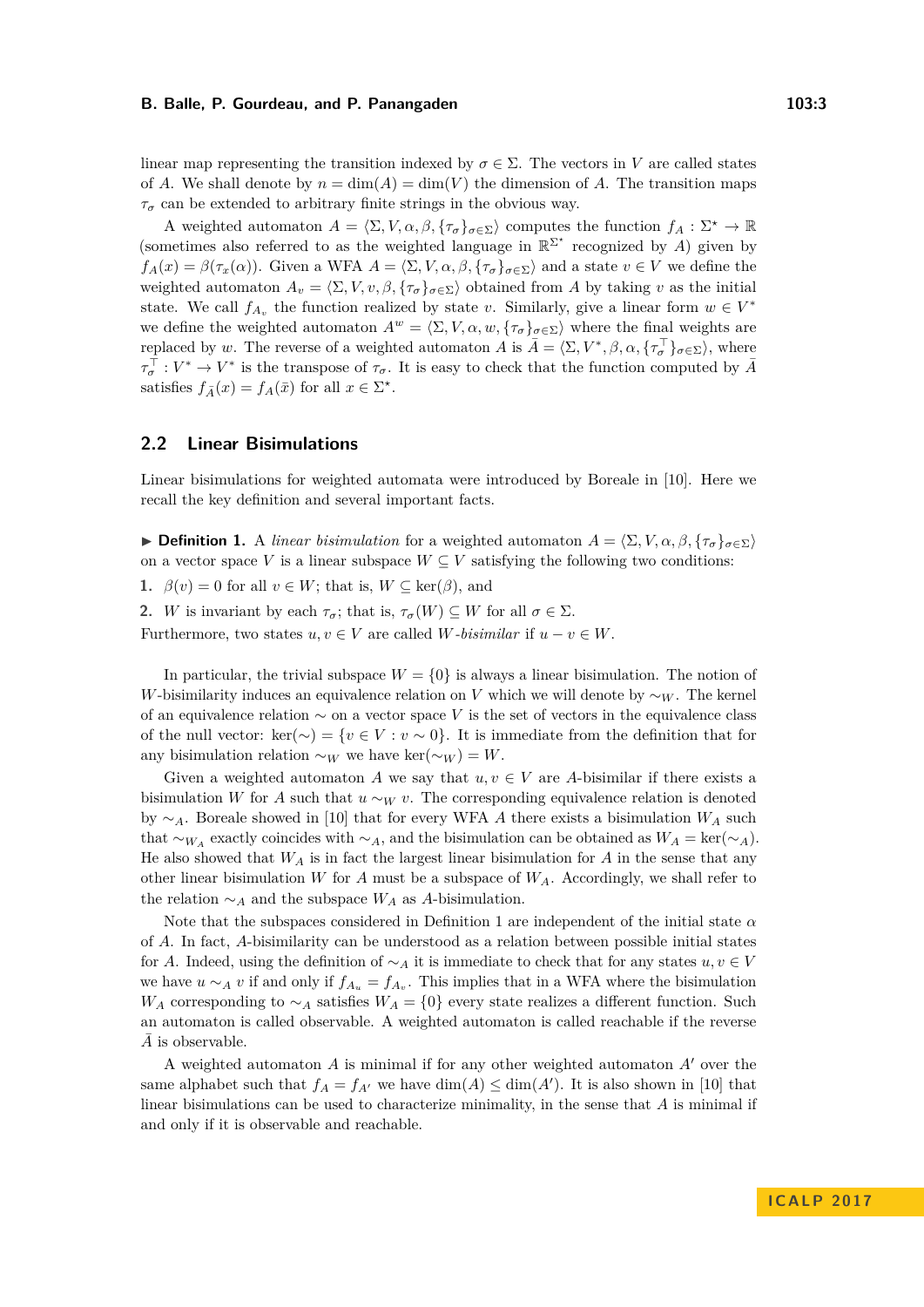#### **103:4 Bisimulation Metrics for Weighted Automata**

## <span id="page-3-1"></span>**2.3 Joint Spectral Radius**

The joint spectral radius of a set of linear operators is a natural generalization of the spectral radius of a single linear operator. The joint spectral radius and several equivalent notions have been thoroughly studied since the 1960's. These radiuses arise in many fundamental problems in operator theory, control theory, and computational complexity. See [\[25\]](#page-13-6) for an introduction to their properties and applications. Here we recall the basic definitions and some important facts related to quasi-extremal norms.

**► Definition 2.** The *joint spectral radius* of a collection  $M = {\tau_i}_{i \in I}$  of linear maps  $\tau_i : V \to$ *V* on a normed vector space  $(V, \|\cdot\|)$  is defined as

$$
\rho(M) = \limsup_{t \to \infty} \left( \sup_{T \in I^t} \left\| \prod_{i \in T} \tau_i \right\| \right)^{1/t} = \lim_{t \to \infty} \left( \sup_{T \in I^t} \left\| \prod_{i \in T} \tau_i \right\| \right)^{1/t} .
$$

*.*

The second equality above is a generalization of Gelfand's formula for the spectral radius of a single operator due to Daubechies and Lagarias [\[11,](#page-12-7) [12\]](#page-12-8). An important fact about the joint spectral radius is that  $\rho(M)$  is independent of the norm  $\|\cdot\|$ , i.e. one obtains the same radius regardless of the norm given to the vector space *V*. The joint spectral radius behaves nicely with respect to direct sums, in the sense that given two sets of operators  $M = \{ \tau_i \}_{i \in I}$ and  $M' = \{\tau'_i\}_{i \in I}$ , then  $\rho(\{\tau_i \oplus \tau'_i\}_{i \in I}) = \max\{\rho(M), \rho(M')\}.$ 

The notion of joint spectral radius can be readily extended to weighted automata. Let  $A = \langle \Sigma, V, \alpha, \beta, \{\tau_{\sigma}\}_{\sigma \in \Sigma} \rangle$  be a weighted automaton with states on a normed vector space  $(V, \|\cdot\|)$ . Then the spectral radius of *A* is defined as  $\rho(A) = \rho(M)$  where  $M = \{\tau_{\sigma}\}_{\sigma \in \Sigma}$ . In this case the definition above can be rewritten as

$$
\rho(A) = \lim_{t \to \infty} \left( \sup_{x \in \Sigma^t} ||\tau_x|| \right)^{1/t}
$$

Now we discuss several fundamental properties of the joint spectral radius that will play a role in the rest of the paper. Like in the case of the classic spectral radius, the joint spectral radius is upper bounded by the norms of the operators in  $M: \rho(M) \leq \sup_{i \in I} ||\tau_i||$ . Obtaining lower bounds for  $\rho(M)$  is a major problem directly related to the hardness of computing approximations to  $\rho(M)$ . An approach often considered in the literature is to search for extremal norms. A norm  $\|\cdot\|$  on *V* is extremal for *M* if the corresponding induced norm satisfies  $\|\tau_i\| \leq \rho(M)$  for all  $i \in I$ . This immediately implies that given an extremal norm for *M* we have  $\rho(M) = \sup_{i \in I} ||\tau_i||$ . Conditions on *M* guaranteeing the existence of an extremal norm have been derived by Barabanov and others; see [\[33\]](#page-13-7) and references therein. However, most of these conditions are quite technical and algorithmically hard to verify. On the other hand, if one only insists on approximate extremality, the following result, due to Rota and Strang, guarantees the existence of such norms for any set of matrices *M* that is compact with respect to the topology generated by the operator norm in *V* .

<span id="page-3-0"></span> $▶$  **Theorem 3** ([\[29\]](#page-13-8)). Let  $M = {\tau_i}_{i \in I}$  be a compact set of linear maps on *V*. For any  $η > 0$ *there exists a norm*  $\|\cdot\|$  *on V that satisfies*  $\|\tau_i(v)\| \leq (\rho(M) + \eta) \|v\|$  *for every*  $i \in I$  *and*  $every \ v \in V.$ 

The statement above is in fact a special case of Proposition 1 in [\[29\]](#page-13-8); a proof for finite sets *M* can be found in [\[8\]](#page-12-9). An important result due to Barabanov [\[7\]](#page-12-10) states that the function  $M \mapsto \rho(M)$  defined on compact sets of operators is continuous (see also [\[22\]](#page-13-9)). Another result that we will need was again proved by Barbanov in [\[7\]](#page-12-10) and it states that if *M* is a bounded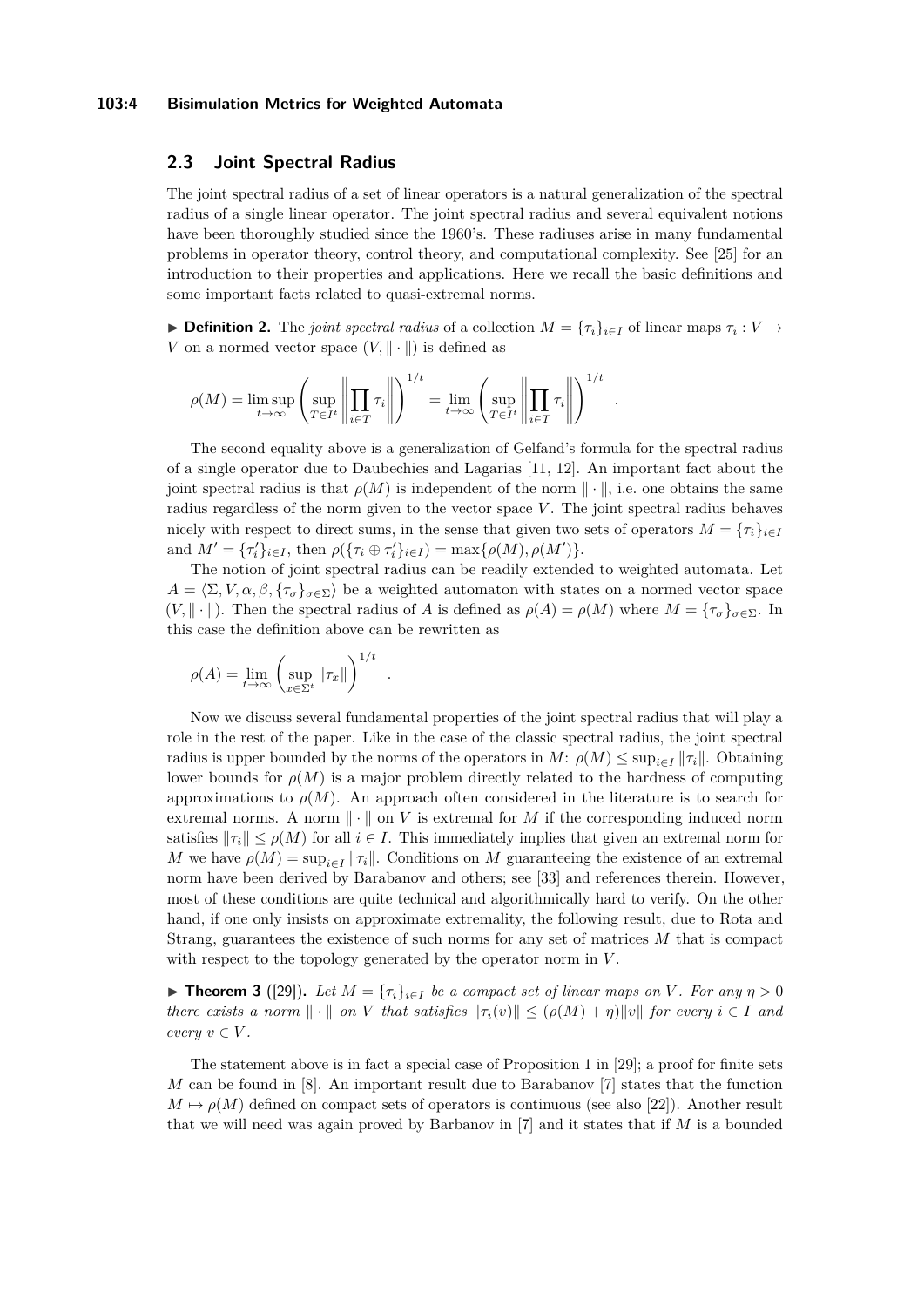set of linear operators and *M* denotes its closure then  $\rho(M) = \rho(M)$ . Note that if *M* is bounded then its closure  $\overline{M}$  is compact by the Heine–Borel theorem.

A special case which makes the joint spectral radius easier to work with is when the set of matrices *M* is irreducible. A set of linear maps *M* is called *irreducible* if the only subspaces  $W \subseteq V$  such that  $\tau_i(W) \subseteq W$  for all  $i \in I$  are  $W = \{0\}$  and  $W = V$ . If there exists a non-trivial subspace  $W \subset V$  invariant by all  $\tau_i$  we say that M is reducible. In fact, almost all sets of matrices are irreducible in following sense. The Hausdorff distance between two sets of linear maps M and M' on the same normed vector space  $(V, \|\cdot\|)$  is given by

$$
d_H(M, M') = \max \left\{ \sup_{\tau \in M} \inf_{\tau' \in M'} ||\tau - \tau'||, \sup_{\tau' \in M'} \inf_{\tau \in M} ||\tau - \tau'|| \right\} .
$$

It is possible to show that irreducible sets of matrices are dense among compact sets of matrices with respect to the topology induced by the Haussdorff distance. Furthermore, Wirth showed in [\[33\]](#page-13-7) that the joint spectral radius is locally Lipschitz continuous around irreducible sets of matrices with respect to the Hausdorff topology (see also [\[26\]](#page-13-10) for explicit expressions for the Lipschitz constants). This can be seen as an extension of Barabanov's continuity result providing extra information about the behaviour of the function  $M \mapsto \rho(M)$ .

Again, the concept of irreducibility can be readily extended to WFA. We say that the weighted automaton  $A = \langle \Sigma, V, \alpha, \beta, \{\tau_{\sigma}\}_{\sigma \in \Sigma} \rangle$  is irreducible if  $M = \{\tau_{\sigma}\}_{\sigma \in \Sigma}$  is irreducible. This concept will play a role in Section [6.](#page-10-0) The following result provides a characterization of irreducibility for weighted automata in terms of minimality. In particular, the result shows that irreducibility is a stronger condition than minimality. A proof is provided in the appendix [\[4\]](#page-12-6).

 $\triangleright$  **Theorem 4.** *A weighted automaton A* =  $\langle \Sigma, V, \alpha, \beta, \{\tau_{\sigma}\}_{\sigma \in \Sigma} \rangle$  *is irreducible if and only if*  $A_v^w$  *is minimal for all*  $v \in V$  *and*  $w \in V^*$  *with*  $v \neq 0$  *and*  $w \neq 0$ *.* 

## <span id="page-4-0"></span>**3 Bisimulation Seminorms and Pseudometrics for WFA**

In the same way that the largest bisimulation relation in many settings can be obtained as a fixed point of a certain operator on equivalence relations, a possible way to define bisimulation (pseudo)metrics is via a similar fixed-point construction. See [\[17\]](#page-13-11) for an example in the case of Markov decision processes. In this section, the fixed-point construction is used to obtain a bisimulation seminorm on states of a given WFA. Given two WFA we can build their difference automaton *A* and compute the corresponding seminorm of the initial state of *A*. This construction yields a bisimulation pseudometric between weighted automata.

Let  $A = \langle \Sigma, V, \alpha, \beta, \{\tau_{\sigma}\}_{\sigma \in \Sigma} \rangle$  be a weighted automaton over the vector space *V*. Let S denote the set of all seminorms on *V*. Given  $\gamma > 0$  we define the map  $F_{A,\gamma} : \mathcal{S} \to \mathcal{S}$  between seminorms given by

$$
F_{A,\gamma}(s)(v) = |\beta(v)| + \gamma \max_{\sigma \in \Sigma} s(\tau_{\sigma}(v)) \tag{1}
$$

Note that this definition is independent of the initial state  $\alpha$ , as is the linear bisimulation for *A* described in Section [2.2.](#page-2-1) In the sequel we shall write *F* instead of  $F_{A,\gamma}$  whenever *A* and  $\gamma$ are clear from the context.

To verify that  $F : \mathcal{S} \to \mathcal{S}$  is well defined we must check that the image  $F(s)$  of any seminorm *s* is also a seminorm. Absolute homogeneity is immediate by the linearity of *β*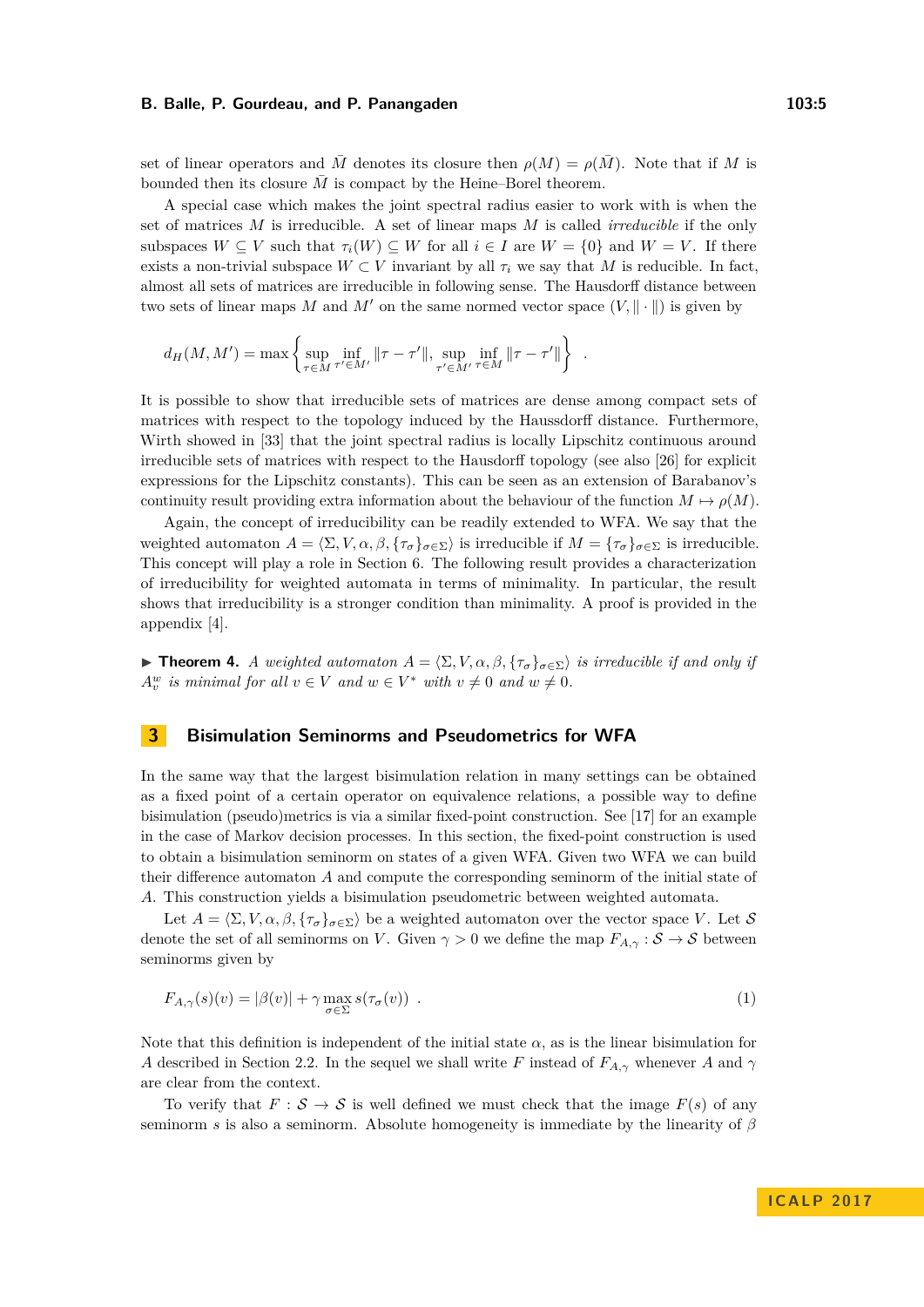#### **103:6 Bisimulation Metrics for Weighted Automata**

and  $\tau_{\sigma}$  and the absolute homogeneity of *s*. For the subadditivity we have

$$
F(s)(u + v) = |\beta(u + v)| + \gamma \max_{\sigma \in \Sigma} s(\tau_{\sigma}(u + v))
$$
  
=  $|\beta(u) + \beta(v)| + \gamma \max_{\sigma \in \Sigma} s(\tau_{\sigma}(u) + \tau_{\sigma}(v))$   
 $\leq |\beta(u)| + |\beta(v)| + \gamma \max_{\sigma \in \Sigma} (s(\tau_{\sigma}(u)) + s(\tau_{\sigma}(v)))$   
 $\leq F(s)(u) + F(s)(v),$ 

where the last inequality uses subadditivity of the maximum.

To construct bisimulation seminorms for the states of a weighted automaton *A* we shall study the fixed points of  $F_{A,\gamma}$ . We start by showing that  $F_{A,\gamma}$  has a unique fixed point whenever  $\gamma$  is small enough.

**► Theorem 5.** Let  $A = \langle \Sigma, V, \alpha, \beta, \{\tau_{\sigma}\}_{\sigma \in \Sigma} \rangle$ . If  $\gamma < 1/\rho(A)$ , then  $F_{A,\gamma}$  has a unique fixed *point.*

**Proof.** For simplicity, let  $F = F_{A,\gamma}$ . By the assumption on  $\gamma$  there exists some  $\delta > 0$  such that  $\gamma \leq 1/(\rho(A)+\delta)$ . Now take  $M = {\{\tau_{\sigma}\}}_{\sigma \in \Sigma}$  and  $\eta = \delta/2$  and let  $\|\cdot\|$  be the corresponding quasi-extremal norm on *V* obtained from Theorem [3.](#page-3-0) Using this norm we can endow  $S$ with the metric given by  $d(s, s') = \sup_{\|v\| \leq 1} |s(v) - s'(v)|$  to obtain a complete metric space  $(\mathcal{S}, d)$ . To see this, note that for a fixed *v* with  $||v|| \leq 1$  the sequence  $(s_n(v))$  is Cauchy, hence convergent. Call this limit  $s(v)$ ; it is straightforward to see that this defines a seminorm. Thus, if we show that  $F$  is a contraction on  $S$  with respect to this metric, then by Banach's fixed point theorem *F* has a unique fixed point. To see that *F* is indeed a contraction we start by observing that:

<span id="page-5-0"></span>
$$
d(F(s), F(s')) = \sup_{\|v\| \le 1} |F(s)(v) - F(s')(v)| = \gamma \sup_{\|v\| \le 1} \left| \max_{\sigma} s(\tau_{\sigma}(v)) - \max_{\sigma'} s'(\tau_{\sigma'}(v)) \right| . (2)
$$

Fix any  $v \in V$  with  $||v|| \leq 1$  and suppose without loss of generality (otherwise we exchange *s* and *s*<sup> $\prime$ </sup>) that  $\max_{\sigma} s(\tau_{\sigma}(v)) \ge \max_{\sigma'} s'(\tau_{\sigma'}(v))$ . Then, letting  $\sigma_* = \arg \max_{\sigma} s(\tau_{\sigma}(v))$  and using the absolute homogeneity of  $s$  and  $s'$ , it can be shown that:

<span id="page-5-1"></span>
$$
\left|\max_{\sigma} s(\tau_{\sigma}(v)) - \max_{\sigma'} s'(\tau_{\sigma'}(v))\right| \leq \|\tau_{\sigma_*}(v)\|d(s,s')\ .
$$
\n(3)

We refer the reader to the appendix [\[4\]](#page-12-6), for a full derivation. Finally, we use the definition of  $\|\cdot\|$  and the choices of  $\delta$  and  $\eta$  to see that

$$
\gamma \|\tau_{\sigma_*}(v)\| \leq \gamma(\rho(A) + \eta) \|v\| \leq \frac{\rho(A) + \delta/2}{\rho(A) + \delta} < 1,
$$

from which we conclude by combining [\(2\)](#page-5-0) with [\(3\)](#page-5-1) that  $d(F(s), F(s')) < d(s, s')$ .

We now exhibit the fixed point of  $F_{A,\gamma}$  in closed form. This provides a useful formula for studying properties of the resulting seminorm.

<span id="page-5-2"></span>**► Theorem 6.** Let  $A = \langle \Sigma, V, \alpha, \beta, \{\tau_\sigma\}_{\sigma \in \Sigma} \rangle$ . Suppose  $\gamma$  < 1/*ρ*(*A*) and let  $s_{A, \gamma} \in \mathcal{S}$  be the *fixed point of*  $F_{A,\gamma}$ *. Then for any*  $v \in V$  *we have* 

$$
s_{A,\gamma}(v) = \sup_{x \in \Sigma^{\infty}} \sum_{t=0}^{\infty} \gamma^t |\beta(\tau_{x_{\leq t}}(v))| = \sup_{x \in \Sigma^{\infty}} \sum_{t=0}^{\infty} \gamma^t |f_{A_v}(x_{\leq t})| \tag{4}
$$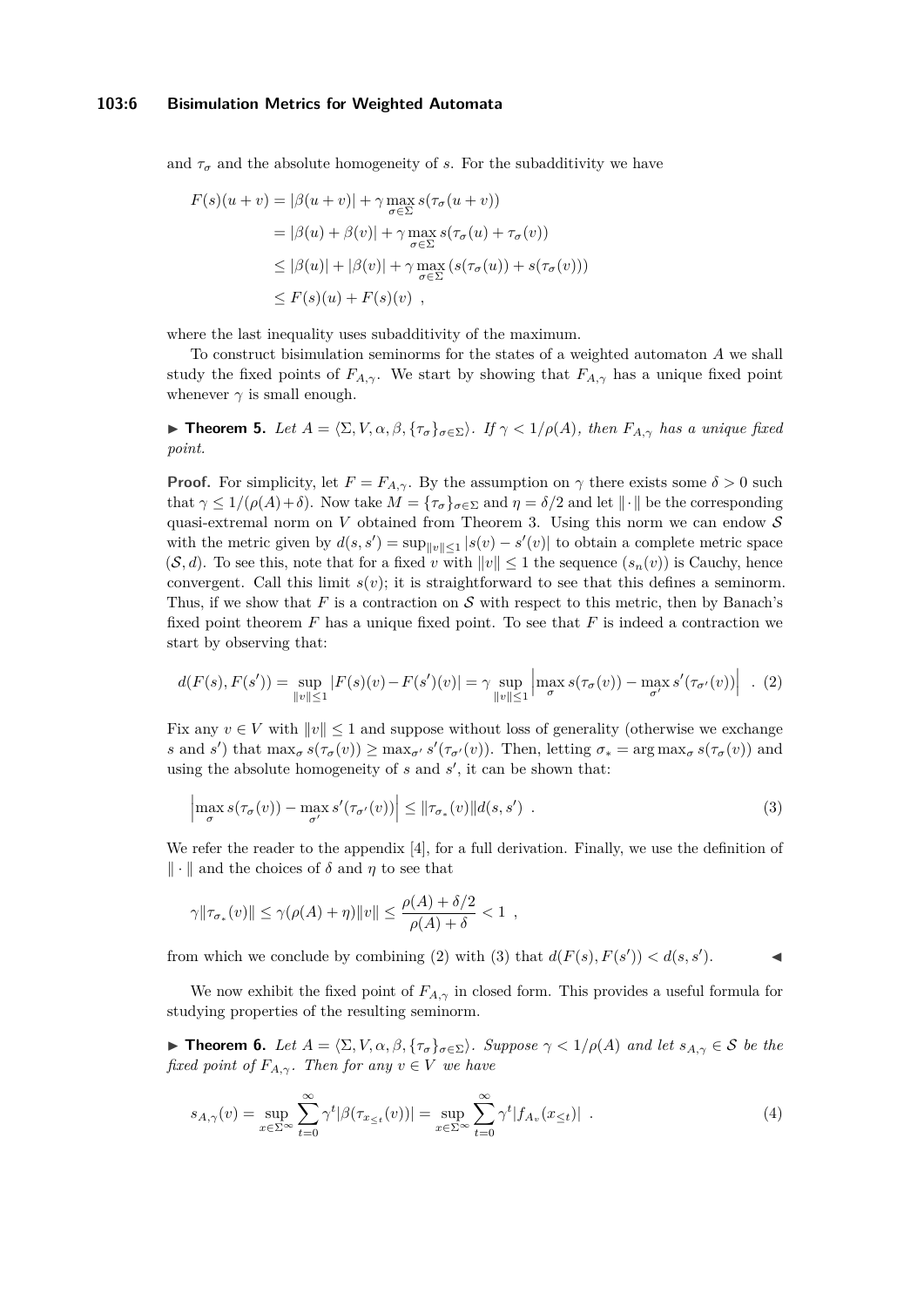The proof can be found in the appendix [\[4\]](#page-12-6). The next theorem is the main result of this section. It shows that any seminorm arising as a fixed point of  $F_{A,\gamma}$  captures the notion of *A*-bisimulation through its kernel for any *γ*. Namely, two states  $u, v \in V$  are *A*-bisimilar if and only if  $s_{A,\gamma}(u - v) = 0$ . Note that this result is independent of the choice of  $\gamma$ , as long as the fixed point of  $F_{A,\gamma}$  is guaranteed to exist.

**► Definition 7.** Let  $A = \langle \Sigma, V, \alpha, \beta, \{\tau_{\sigma}\}_{\sigma \in \Sigma} \rangle$  be a weighted automaton with *A*-bisimulation  $\sim_A$ . We say that a seminorm *s* over *V* is a *bisimulation seminorm* for *A* if ker(*s*) = ker( $\sim_A$ ).

<span id="page-6-0"></span>**► Theorem 8.** Let  $A = \langle \Sigma, V, \alpha, \beta, \{\tau_{\sigma}\}_{\sigma \in \Sigma} \rangle$ . For any  $0 < \gamma < 1/\rho(A)$  the fixed point  $s_{A,\gamma} \in \mathcal{S}$  *of*  $F_{A,\gamma}$  *is a bisimulation seminorm for A.* 

**Proof.** For simplicity, let  $F = F_{A,\gamma}$  and  $s = s_{A,\gamma}$ . Since  $W_A = \text{ker}(\sim_A)$  is the largest bisimulation for *A*, it suffices to show that ker(*s*) is a bisimulation for *A* with  $W_A \subseteq \text{ker}(s)$ . For the first property we recall that  $\ker(s)$  is a linear subspace of *V* and note that for any  $v \in \text{ker}(s)$  we have, using Theorem [6,](#page-5-2)

$$
0 = s(v) = |\beta(v)| + \sup_{x \in \Sigma^{\infty}} \sum_{t=1}^{\infty} \gamma^{t} |\beta(\tau_{x_{\leq t}}(v))| \geq |\beta(v)| \geq 0.
$$

Therefore ker(*s*)  $\subset$  ker(*β*). Using the fact that  $\beta(v) = 0$ , we can also verify the invariance of ker(*s*) under all *τσ*, namely *s*(*τσ*(*v*)) = 0 for all *v* ∈ ker(*s*) and *σ* ∈ Σ (the full derivation is shown in the appendix [\[4\]](#page-12-6)). Therefore ker(*s*) is a bisimulation for *A*.

Now let  $v \in W_A$ . Since  $W_A$  is contained in the kernel of  $\beta$  and is invariant for all  $\tau_{\sigma}$ , we see that  $\beta(\tau_x(v)) = 0$  for all  $x \in \Sigma^*$ . Therefore, using the expression for *s* given in Theorem [6](#page-5-2) we obtain  $s(v) = 0$ . This concludes the proof.

Because every fixed point of  $F_{A,\gamma}$  is a seminorm whose kernel agrees with that of Boreale's bisimulation relation  $\sim_A$ , we shall call them *γ-bisimulation seminorms* for *A*. Interestingly, we can show that when *A* is observable then every  $\gamma$ -bisimulation seminorm is in fact a norm.

<span id="page-6-1"></span> $\triangleright$  **Corollary 9.** Let  $A = \langle \Sigma, V, \alpha, \beta, \{\tau_{\sigma}\}_{\sigma \in \Sigma} \rangle$  and  $\gamma < 1/\rho(A)$ *. If A* is observable then the *γ-bisimulation seminorm sA,γ is a norm.*

**Proof.** By Theorem [8](#page-6-0) and the observability of *A* we have ker( $s_{A,\gamma}$ ) = ker( $\sim_A$ ) = {0}. Thus,  $s_{A,\gamma}$  is a norm.

Given an automaton *A*, and state vectors  $v, w \in V$ , the pseudometric between states of *A* induced by  $s_{A,\gamma}$  is  $d_{A,\gamma}(v,w) = s_{A,\gamma}(v-w)$ . Pseudometrics of this form will be called *γ-bisimulation pseudometrics*. By Corollary [9,](#page-6-1) if *A* is observable then *dA,γ* is in fact a metric.

To conclude this section we show how to use our *γ*-bisimulation pseudometrics to define a pseudometric between weighted automata. In order to capture the idea of distance between two WFA let us build the automaton computing the difference between their functions. Given weighted automata  $A_i = \langle \Sigma, V_i, \alpha_i, \beta_i, \{\tau_{i,\sigma}\}_{\sigma \in \Sigma} \rangle$  for  $i = 1, 2$ , we define their *difference automaton* as  $A = A_1 - A_2 = \langle \Sigma, V, \alpha, \beta, \{\tau_\sigma\}_{\sigma \in \Sigma} \rangle$  where  $V = V_1 \oplus V_2$ ,  $\alpha = \alpha_1 \oplus (-\alpha_2)$ ,  $\beta = \beta_1 \oplus \beta_2$ , and  $\tau_{\sigma} = \tau_{1,\sigma} \oplus \tau_{2,\sigma}$  for all  $\sigma \in \Sigma$ . Note that A satisfies  $f_A(x) = f_{A_1}(x) - f_{A_2}(x)$ for all  $x \in \Sigma^*$  and that  $\rho(A) = \max\{\rho(A_1), \rho(A_2)\}\$ . Then, letting  $s_{A,\gamma}$  be the bisimulation seminorm for *A* we are ready to define our bisimulation distance between weighted automata.

<span id="page-6-2"></span> $\triangleright$  **Definition 10.** Let  $A_1$  and  $A_2$  be two weighted automata and let A be their difference automaton. For any  $\gamma < 1/\rho(A)$  we define the *γ-bisimulation distance* between  $A_1$  and  $A_2$ as  $d_{\gamma}(A_1, A_2) = s_{A,\gamma}(\alpha)$ .

**I C A L P 2 0 1 7**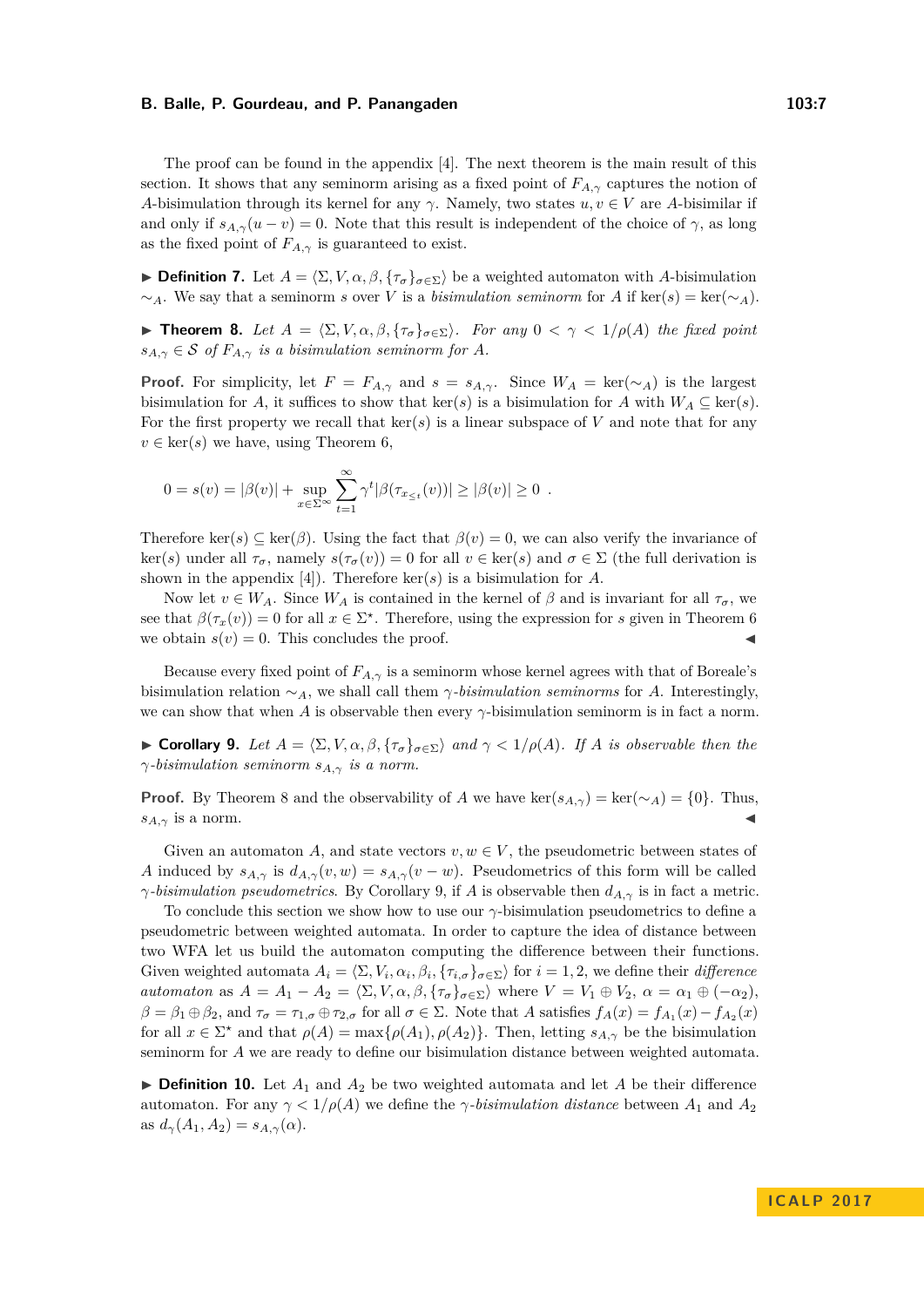#### **103:8 Bisimulation Metrics for Weighted Automata**

By exploiting the closed form expression for  $s_{A,\gamma}$  given in Theorem [6](#page-5-2) we can provide a closed form expression for *dγ*.

 $\blacktriangleright$  **Corollary 11.** *Let A*<sub>1</sub> *and A*<sub>2</sub> *two weighted automata and*  $\gamma$  < 1/max{ $\rho$ (*A*<sub>1</sub>),  $\rho$ (*A*<sub>2</sub>)}*. Then the*  $\gamma$ -bisimulation distance between  $A_1$  and  $A_2$  is given by

$$
d_{\gamma}(A_1, A_2) = \sup_{x \in \Sigma^{\infty}} \sum_{t=0}^{\infty} \gamma^t |f_{A_1}(x_{\leq t}) - f_{A_2}(x_{\leq t})| \quad . \tag{5}
$$

Using the properties of our bisimulation seminorms one can immediately see that  $d<sub>\gamma</sub>$  is indeed a pseudometric between all pairs of WFA such that  $\gamma < 1/\rho(A_1 - A_2)$ . It is also easy to see that  $d_{\gamma}$  captures the notion of equivalence between weighted automata, in the sense that  $d_{\gamma}(A_1, A_2) = 0$  if and only if  $f_{A_1} = f_{A_2}$ . Therefore, since minimal weighted automata are unique up to a change of basis, the only way to have  $d_{\gamma}(A_1, A_2) = 0$  when  $A_1$  is minimal is to have either  $A_1 = A_2$  or  $A_2$  is a non-minimal WFA recognizing the same weighted language as  $A_1$ . In particular, this implies that  $d<sub>\gamma</sub>$  is a metric on the set of all minimal WFA *A* with  $\gamma < 1/\rho(A)$ .

## <span id="page-7-0"></span>**4 Continuity Properties**

In this section we study several continuity properties of our bisimulation pseudometrics between weighted automata. The continuity notions we consider are adapted from those presented by Jaeger et al. in [\[24\]](#page-13-5), which are developed for labelled Markov chains. Here we extend their definitions of parameter continuity and property continuity to the case of weighted automata. Such notions can be motivated by applications of metrics between transition systems to problems in machine learning [\[15,](#page-12-4) [19,](#page-13-12) [18\]](#page-13-13); see Section [6](#page-10-0) for a discussion on how to use our bisimulation pseudometrics in the analysis of learning algorithms.

## **4.1 Parameter Continuity**

Given a sequence of weighted automata *A<sup>i</sup>* converging to a weighted automaton *A*, parameter continuity captures the notion that, as the weights in  $A_i$  converge to the weights in  $A_i$ , the behavioural distance between  $A_i$  and  $A$  tends to zero. To make this formal we first define convergence for a sequence of automata and then parameter continuity.

**Definition 12.** Let  $(A_i)_{i\in\mathbb{N}}$  be a sequence of WFA  $A_i = \langle \Sigma, V, \alpha_i, \beta_i, \{\tau_{i,\sigma}\}_{\sigma \in \Sigma} \rangle$  over the same alphabet  $\Sigma$  and normed vector space  $(V, \|\cdot\|)$ . We say that the sequence  $(A_i)$ *converges* to  $A = \langle \Sigma, V, \alpha, \beta, \{\tau_{\sigma}\}_{\sigma \in \Sigma} \rangle$  if  $\lim_{i \to \infty} ||\alpha_i - \alpha|| = 0$ ,  $\lim_{i \to \infty} ||\beta_i - \beta||_* = 0$ , and  $\lim_{i\to\infty}$   $\|\tau_{i,\sigma}-\tau_{\sigma}\|=0$  for all  $\sigma\in\Sigma$ .

▶ **Definition 13.** A pseudometric *d* between weighted automata is *parameter continuous* if for any sequence  $(A_i)_{i\in\mathbb{N}}$  converging to some weighted automaton *A* we have  $\lim_{i\to\infty} d(A, A_i) = 0$ .

The main result of this section is the following theorem stating that our bisimulation pseudometric  $d_{\gamma}$  is parameter continuous.

<span id="page-7-1"></span>**► Theorem 14.** The  $\gamma$ -bisimulation distance between weighted automata is parameter con*tinuous for any sequence of weighted automata*  $(A_i)_{i \in \mathbb{N}}$  *converging to a weighted automaton A with*  $\gamma < 1/\rho(A)$ *.* 

The proof of this result is quite technical and combines the following two tools: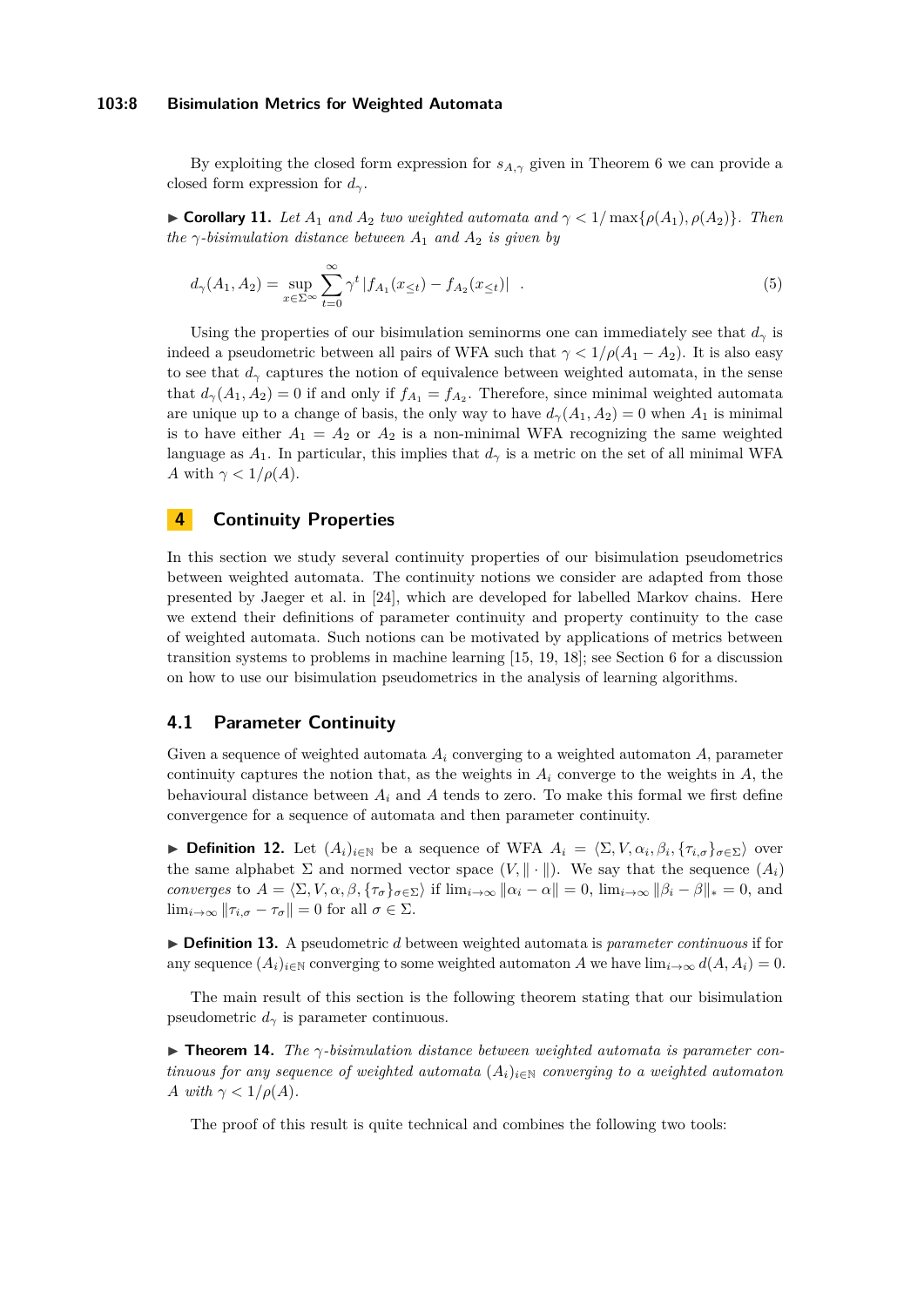**1.** A technical estimate of  $d_{\gamma}(A, A_i)$  in terms of the distance between the weights of *A* and  $A_i$  with respect to a certain norm (Lemma 25 in the appendix [\[4\]](#page-12-6)). This result also plays a prominent result in Section [6.](#page-10-0)

**2.** Several topological properties of the joint spectral radius discussed in Section [2.3.](#page-3-1) These proofs are given in the appendix [\[4\]](#page-12-6).

## **4.2 Input Continuity**

Inspired by the notion of property continuity presented in [\[24\]](#page-13-5), input *g*-continuity encapsulates the idea that an upper bound on the behavioural distance between two systems should entail an upper bound on the difference between their outputs on any input  $x \in \Sigma^*$ .

▶ **Definition 15.** Let  $g : \mathbb{N} \to \mathbb{R}$  be such that  $g(l) > 0$  for all  $l \in \mathbb{N}$ . A distance function *d* between weighted automata is *input g*-continuous when the following holds: if  $(A_i)_{i \in \mathbb{N}}$  is a sequence of weighted automata such that  $\lim_{i\to\infty} d(A, A_i) = 0$  for some weighted automaton *A*, then one has

<span id="page-8-1"></span>
$$
\lim_{i \to \infty} \sup_{x \in \Sigma^*} \frac{|f_A(x) - f_{A_i}(x)|}{g(|x|)} = 0 \tag{6}
$$

Note the special case  $g(l) = 1$  is tightly related to the notion of property continuity presented in [\[24\]](#page-13-5). The authors of that paper consider differences between the probabilities of the same event under different labelled Markov chains, and therefore always have numbers between 0 and 1. However, for general weighted automata the quantity  $|f_A(x) - f_{A'}(x)|$  can grow unboundedly with |*x*|. Thus, in some cases we will need to have a  $g(|x|)$  growing with  $|x|$  in order to guarantee that [\(6\)](#page-8-1) stays bounded. The next two results, whose proofs are deferred to the appendix [\[4\]](#page-12-6), show that essentially  $g(|x|) = \gamma^{-|x|}$  is the threshold between input continuity and input non-continuity in our  $\gamma$ -bisimulation pseudometrics.

**If Theorem 16.** The pseudometric  $d<sub>\gamma</sub>$  from Definition [10](#page-6-2) is input g-continuous for any  $g(l) = \Omega(\gamma^{-l}).$ 

Note that when  $\gamma > 1$  (i.e. when dealing with weighted automata with  $\rho(A) \leq 1$ ) we have  $g(l) = 1 \in \Omega(\gamma^{-l})$ . This shows that in the case of weighted automata *A* where every transition operator  $\tau_{\sigma}$  can be represented by a stochastic matrix – a fact that implies  $\rho(A) = 1$ – our *γ*-bisimulation pseudometric is property continuous with respect to the definition in [\[24\]](#page-13-5).

Further, if *g* does not grow fast enough as a function of the size of  $x \in \Sigma^*$ , then our bisimulation pseudometric is not input *g*-continuous. In particular, the proof of Theorem [17](#page-8-2) provides simple examples of cases where  $d<sub>\gamma</sub>$  is not input *g*-continuous.

<span id="page-8-2"></span>**Theorem 17.** Let  $0 < \gamma < 1$ . The pseudometric  $d_{\gamma}$  from Definition [10](#page-6-2) is not input *g*-continuous for any  $g(l) = c^{o(l)}$  with  $c > 1$ .

## <span id="page-8-0"></span>**5** An Undecidability Result

In this section we will prove that given a weighted automaton  $A = \langle \Sigma, V, \alpha, \beta, \{\tau_{\sigma}\}_{\sigma \in \Sigma} \rangle$ , a discount factor  $\gamma < 1/\rho(A)$ , and a threshold  $\nu > 0$ , it is undecidable to check whether  $s_{A,\gamma}(\alpha) > \nu$ . This implies that in general the seminorms and pseudometrics studied in the previous sections are not computable.

The proof of our undecidability result involves a reduction from an undecidable planning problem. Partially observable Markov decision processes (POMDPs) are a generalization of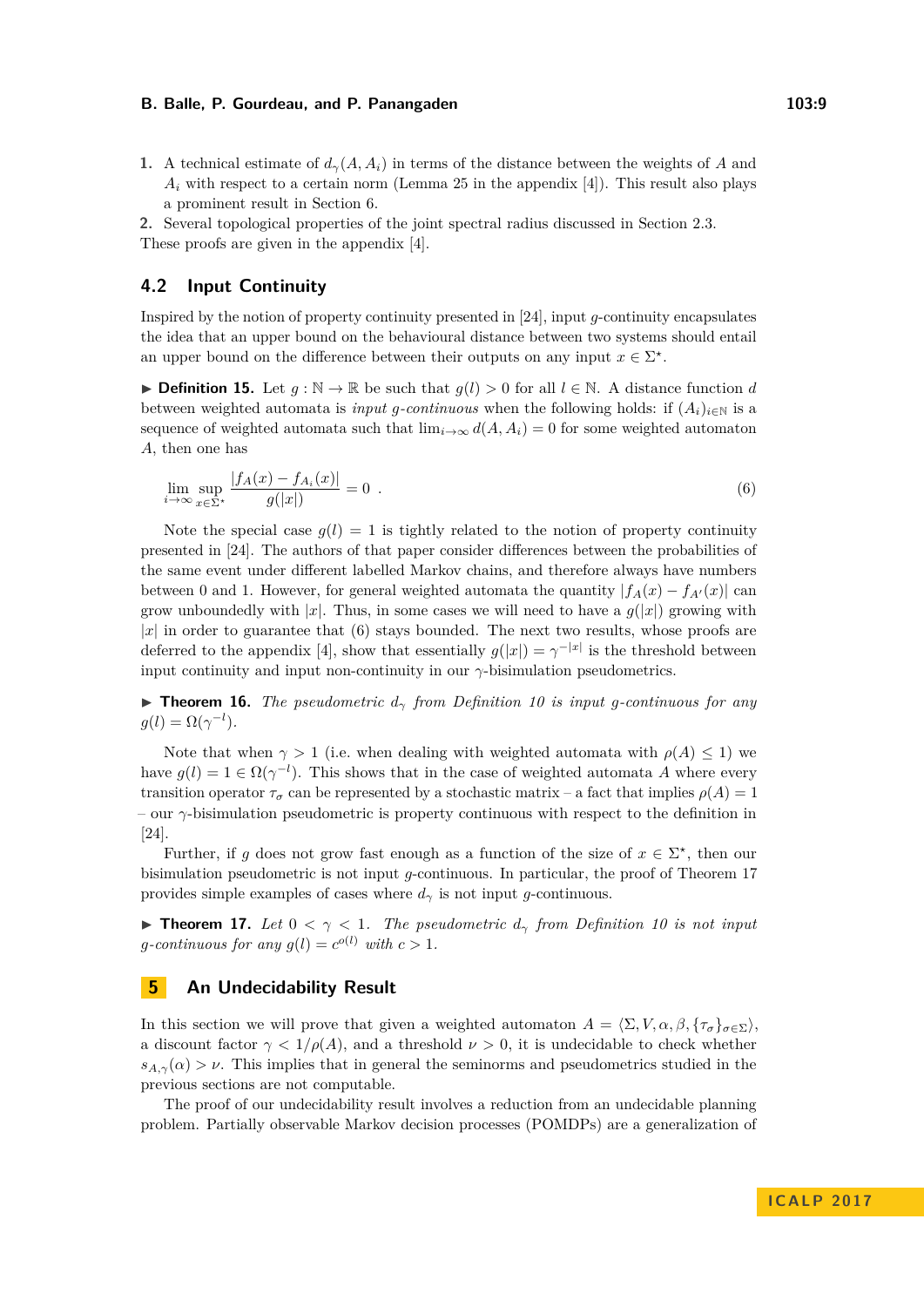#### **103:10 Bisimulation Metrics for Weighted Automata**

Markov Decision Processes (MDPs) where we have a set of observations  $\Omega$  and conditional observation probabilities *O*. Each state emits some observation  $o \in \Omega$  with a certain probability, and so we have a belief over which state we are in after taking an action and observing *o*. An MDP is a special case of a POMDP where each state has a unique observation, and an unobservable Markov decision process (UMDP) is a special case of a POMDP where all the states emit the same observation. While planning for infinite-horizon UMDPs is undecidable [\[27\]](#page-13-14), planning for finite-horizon POMDPs is decidable.

Formally, a UMDP is a tuple  $U = \langle \Sigma, Q, \alpha, \{\beta_{\sigma}\}_{\sigma \in \Sigma}, \{T_{\sigma}\}_{\sigma \in \Sigma}, \gamma \rangle$  where  $\Sigma$  is a finite set of actions, *Q* is a finite set of states,  $\alpha$  :  $Q \rightarrow [0,1]$  is a probability distribution over initial states in  $Q, \beta_{\sigma}: Q \to \mathbb{R}$  represents the rewards obtained by taking action  $\sigma$  from every state in  $Q, T_{\sigma}: Q \times Q \to [0, 1]$  is the transition kernel between states for action  $\sigma$  (i.e.  $T_{\sigma}(q, q)$ ) is the probability of transitioning to *q'* given that action  $\sigma$  is taken in *q*), and  $0 < \gamma < 1$  is a discount factor. The value  $V_U(x)$  of an infinite sequence of actions  $x \in \Sigma^\infty$  in U is the expected discounted cumulative reward collected by executing the actions in *x* in *U* starting from a state drawn from  $\alpha$ . This can be obtained as follows:

$$
V_U(x) = \sum_{t=1}^{\infty} \gamma^{t-1} \alpha^{\top} T_{x_{\leq t-1}} \beta_{x_t} \quad , \tag{7}
$$

where  $T_y = T_{y_1} \cdots T_{y_t}$  for any finite string  $y = y_1 \cdots y_t$  and  $T_{\epsilon} = I$ . The following undecidability result was proved by Madani et al. in [\[27\]](#page-13-14).

<span id="page-9-0"></span>▶ **Theorem 18** (Theorem 4.4 in [\[27\]](#page-13-14)). *The following problem is undecidable: given a UMDP U* and a threshold *v* decide whether there exists a sequence of actions  $x \in \Sigma^\infty$  such that  $V_U(x) > \nu$ .

Given a UMDP  $U = \langle \Sigma, Q, \alpha, \{\beta_{\sigma}\}_{\sigma \in \Sigma}, \{T_{\sigma}\}_{\sigma \in \Sigma}, \gamma \rangle$ , we say that *U* has action-independent rewards if *β<sup>σ</sup>* = *β* for all *σ* ∈ Σ. We say that *U* has non-negative rewards if *βσ*(*q*) ≥ 0 for all  $q \in Q$  and  $\sigma \in \Sigma$ . A careful inspection of the proof in [\[27\]](#page-13-14) reveals that in fact the reduction provided in the paper always produces as output a UMDP with non-negative action-independent rewards. Thus, we have the following corollary, which forms the basis of our reduction showing that  $s<sub>γ</sub>$  is not computable.

I **Corollary 19.** *The problem in Theorem [18](#page-9-0) remains undecidable when restricted to UMDP with non-negative action-independent rewards.*

 $\triangleright$  **Theorem 20.** The following problem is undecidable: given a weighted automaton  $A =$  $\langle \Sigma, V, \alpha, \beta, \{\tau_{\sigma}\}_{\sigma \in \Sigma} \rangle$ , a discount factor  $\gamma < 1/\rho(A)$ , and a threshold  $\nu > 0$ , decide whether  $s_{A,\gamma}(\alpha) > \nu$ .

**Proof.** Let  $U = \langle \Sigma, Q, \alpha, \beta, \{T_{\sigma}\}_{{\sigma \in \Sigma}}, \gamma \rangle$  be a UMDP with non-negative action-independent rewards. With each UMDP of this form we associate the weighted automaton  $A =$  $\langle \Sigma, \mathbb{R}^Q, \alpha, \beta, \{\tau_\sigma\}_{\sigma \in \Sigma} \rangle$ . Here we assume that the linear form  $\beta : \mathbb{R}^Q \to \mathbb{R}$  is given by  $\beta(v) = v^{\top}\beta$ , and that the linear operators  $\tau_{\sigma}: \mathbb{R}^Q \to \mathbb{R}^Q$  are given by  $\tau_{\sigma}(v) = v^{\top}T_{\sigma}$ .

Note that the matrices  $T_{\sigma}$  are row-stochastic and therefore we have  $\rho(A) \leq \max_{\sigma} ||\tau_{\sigma}||_{\infty} =$ 1. Thus, the discount factor in *U* satisfies  $\gamma < 1 \leq 1/\rho(A)$  and the bisimulation seminorm  $s_{A,\gamma}$  associate with *A* is defined. Using that *U* has non-negative action-independent rewards we can write for any  $x \in \Sigma^{\infty}$ :

$$
V_U(x) = \sum_{t=1}^{\infty} \gamma^{t-1} \alpha^\top T_{x_{\leq t-1}} \beta = \sum_{t=0}^{\infty} \gamma^t \alpha^\top T_{x_{\leq t}} \beta = \sum_{t=0}^{\infty} \gamma^t |\alpha^\top T_{x_{\leq t}} \beta| = \sum_{t=0}^{\infty} \gamma^t |\beta(\tau_{x \leq t}(\alpha))|.
$$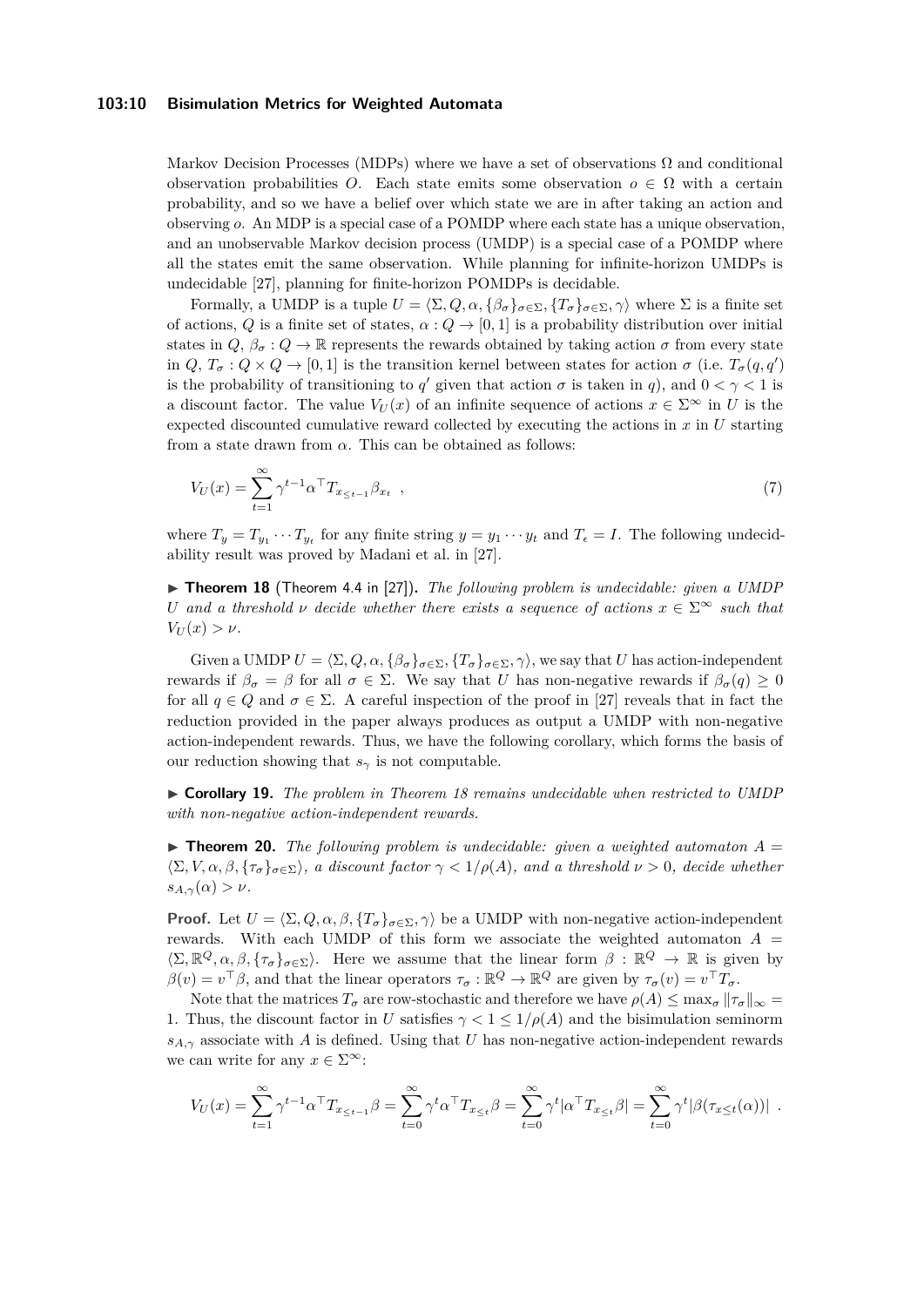Therefore we have the relation  $s_{A,\gamma}(\alpha) = \sup_{x \in \Sigma^\infty} V_U(x)$  between the bisimulation seminorm of *A* and the value of *U*. Since deciding whether  $V_U(x) > \nu$  for some  $x \in \Sigma^\infty$  is undecidable, the theorem follows.

## <span id="page-10-0"></span>**6 Application: Spectral Learning for WFA**

An important problem in machine learning is that of finding a weighted automaton  $\hat{A}$ approximating an unknown automaton *A* given only access to data generated by *A*. A variety of algorithms in different learning frameworks have been considered in the literature; see [\[5\]](#page-12-11) for an introductory survey. In most learning scenarios it is impossible to exactly recover the target automaton *A* from a finite amount of data. In that case one aims for algorithms with formal guarantees of the form "the output  $\hat{A}$  automaton gets closer to  $A$  as the amount of training data grows". To prove such a result one obviously needs a way to measure the distance between two WFA. In this section we show how our *γ*-bisimulation pseudometric can be used to provide formal learning guarantees for a family of learning algorithms widely referred to as spectral learning. We also briefly discuss the case for behavioural metrics in automata learning problems and compare our metric to other metrics used in the spectral learning literature.

Generally speaking, spectral learning algorithms for WFA work in two phases: the first phase uses the data obtained from the target automaton *A* to estimate a finite sub-block of the Hankel matrix of  $f_A$ ; the second phase computes the singular value decomposition of this Hankel matrix and uses the corresponding singular vectors to solve a set of systems of linear equations yielding the weights of the output WFA  $\hat{A}$ . The Hankel matrix of a function  $f: \Sigma^* \to \mathbb{R}$  is an infinite matrix  $H_f \in \mathbb{R}^{\Sigma^* \times \Sigma^*}$  with entries given by  $H_f(x, y) = f(xy)$ , where *xy* denotes the string obtained by concatenating the prefix *x* with the suffix *y*. Spectral learning algorithms work with a finite sub-block  $H \in \mathbb{R}^{P \times S}$  of this Hankel matrix indexed by a set of prefixes  $P \subset \Sigma^*$  and a set of suffixes  $S \subset \Sigma^*$ . The pair  $B = (P, S)$  is usually an input to the algorithm, in which case formal learning guarantees can be provided under the assumption that *B* is complete for  $H_{f_A}$ . This assumption essentially states that the sub-block of  $H_{f_A}$  indexed by *B* contains enough information to recover a WFA equivalent to *A*, and is composed of a syntactic condition ensuring *B* contains a set of prefixes and their extensions by any symbol in  $\Sigma$ , and an algebraic condition ensuring the rank of the Hankel sub-matrix indexed by *B* has the same rank as the full Hankel matrix  $H_{f_A}$ . We refer the reader to [\[5,](#page-12-11) [3\]](#page-12-12) for further details about the spectral learning algorithm and a discussion of the completeness property for *B*. In the sequel we focus on the analysis of the error in the output of the spectral learning algorithm, and show how to provide learning guarantees in terms of our distance *dγ*.

The following lemma encapsulates the first step of the analysis of spectral learning algorithms. It shows how the error between the operators of *A* and *A*ˆ depends on the error between the true and the approximated Hankel matrix as measured by the standard operator  $\ell_2$ -norm.

<span id="page-10-1"></span>**► Lemma 21.** *Let*  $A = \langle \Sigma, V, \alpha, \beta, \{\tau_{\sigma}\}_{\sigma \in \Sigma} \rangle$  *be a WFA and let H be a finite sub-block of the Hankel matrix*  $H_{f_A}$  *indexed by*  $B = (P, S)$ *. Suppose*  $\hat{A} = \langle \Sigma, V, \hat{\alpha}, \hat{\beta}, \{\hat{\tau}_{\sigma}\}_{\sigma \in \Sigma} \rangle$  *is the WFA returned by the spectral learning algorithm using an estimation*  $\hat{H}$  *of*  $H$ *. Let*  $\|\cdot\|$  *be any norm* on V. If B is complete, then we have  $\|\alpha - \hat{\alpha}\|, \|\beta - \hat{\beta}\|_*, \max_{\sigma \in \Sigma} \|\tau_{\sigma} - \hat{\tau}_{\sigma}\| \le O(\|H - \hat{H}\|_2)$ *as*  $||H - \hat{H}||_2$  → 0*.* Furthermore, the constants hidden in the big- $O$  notation only depend on *the norm*  $\|\cdot\|$ *, the Hankel sub-block indices*  $B = (P, S)$ *, and the size of the alphabet*  $|\Sigma|$ *.* 

**Proof.** Combine Lemma 9.3.5 and Lemma 6.3.2 from [\[2\]](#page-12-13).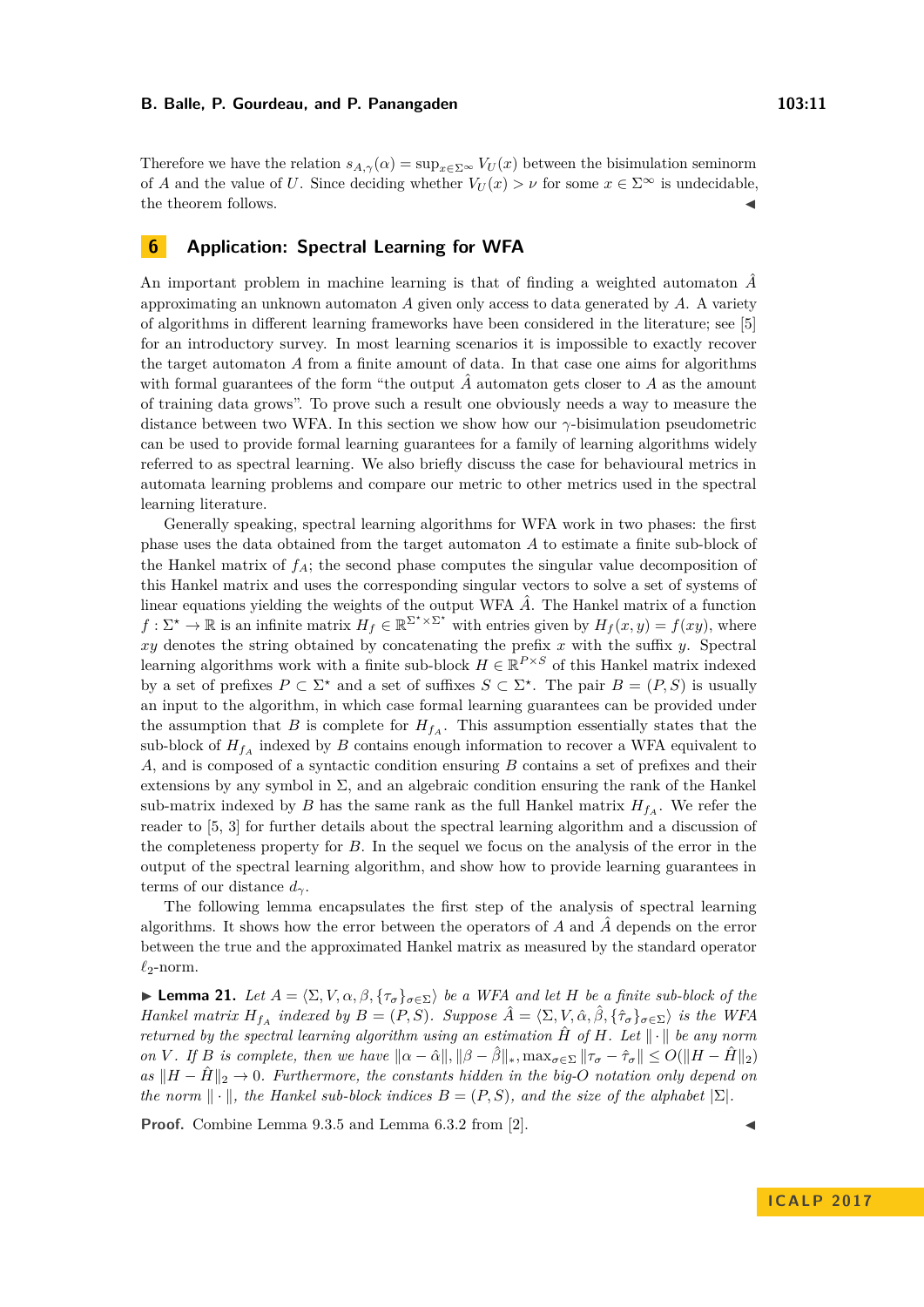#### **103:12 Bisimulation Metrics for Weighted Automata**

The results from [\[2\]](#page-12-13) also provide explicit expressions for the constants hidden in the big-*O* notation. Concentration of measure for random matrices can be used to show that as the amount of training data increases then the distance between  $H$  and  $\hat{H}$  converges to zero with high probability (see e.g.  $[13]$ ). Thus, Lemma [21](#page-10-1) implies that as more training data becomes available, spectral learning will output a WFA *A*ˆ converging to *A*.

The last step in the analysis involves showing that as the weights of *A*ˆ get closer to the weights of A, the behaviour of the two automata also gets closer. Invoking the parameter continuity of  $d_\gamma$  (Theorem [14\)](#page-7-1) one readily sees that  $d_\gamma(A, \hat{A}) \to 0$  as  $||H - \hat{H}||_2 \to 0$ . This provides a proof of consistency of spectral learning with respect to the *γ*-bisimulation pseudometric. However, machine learning applications often require more precise information about the convergence rate of  $d_{\gamma}(A, \hat{A})$  in order to, for example, compute the amount of data required to achieve a certain error. The following result provides such rate of convergence in the case where the target automaton is irreducible.

<span id="page-11-0"></span>**► Theorem 22.** Let  $A = \langle \Sigma, V, \alpha, \beta, \{ \tau_{\sigma} \}_{\sigma \in \Sigma} \rangle$  be an irreducible WFA and let *H* be a finite *sub-block of the Hankel matrix*  $H_{f_A}$  *indexed by*  $B = (P, S)$ *. Suppose*  $\hat{A} = \langle \Sigma, V, \hat{\alpha}, \hat{\beta}, \{\hat{\tau}_{\sigma}\}_{\sigma \in \Sigma} \rangle$ *is the WFA returned by the spectral learning algorithm using an estimation*  $\hat{H}$  *of*  $H$ *. Suppose B is complete. Then for any*  $\gamma < 1/\rho(A)$  *we have*  $d_{\gamma}(A, \hat{A}) \leq O(||H - \hat{H}||_2)$  *as*  $||H - \hat{H}||_2 \to 0$ *. Furthermore, the hidden constants in the big-O notation only depend on A, γ, the Hankel block indices*  $B = (P, S)$ *, and the size of the alphabet*  $|\Sigma|$ *.* 

The local Lipschitz continuity of *ρ* around irreducible sets of matrices plays an important role in the proof of this result (see the appendix [\[4\]](#page-12-6)). Nonetheless, the irreducibility constraint is not a stringent one since the sets of irreducible matrices are known to be dense among compact sets of matrices with respect to the Hausdorff metric.

We conclude this section by comparing Theorem [22](#page-11-0) with analyses of spectral learning based on other error measures. We start by noting that all finite-sample analyses of spectral learning for WFA we are aware of in the literature provide error bounds in terms of some finite variant of the  $\ell_1$  distance. In particular, the analyses in [\[23,](#page-13-15) [31\]](#page-13-16) bound  $\sum_{x \in \Sigma^t} |f_A(x) - f_{\hat{A}}(x)|$ for a fixed  $t \geq 0$ , while the analyses in [\[1,](#page-12-15) [2,](#page-12-13) [21\]](#page-13-17) extend the bounds to  $\sum_{x \in \Sigma^{\leq t}} |f_A(x) - f_{\hat{A}}(x)|$ for a fixed  $t \geq 0$ . This approach poses several drawbacks, including:

- **1.** Finite  $\ell_1$ -norms provide a pseudo-metric between WFA whose kernel includes pairs of non-equivalent WFA.
- **2.** The number of samples required to achieve a certain error increase with the horizon *t*, meaning that more data is required to get the same error on longer strings, and that existing bounds become vacuous in the case  $t \to \infty$ .

In contrast, our result in terms of *d<sup>γ</sup>* establishes a bound on the discrepancy between *A* and  $\hat{A}$  on strings of arbitrary length and will never assign zero distance to a pair of automata realizing different functions. Furthermore, our bisimulation metric still makes sense outside the setting of spectral learning of probabilistic automata where most of the techniques mentioned above have been developed.

## **7 Conclusion**

The metric developed in this paper was very much motivated and informed by spectral ideas. Not surprisingly it was well suited for analyzing spectral learning algorithms for weighted automata. Two obvious directions for future work are:

- **1.** Approximation algorithms for the bisimulation metric.
- **2.** Exploring the relation to approximate minimization.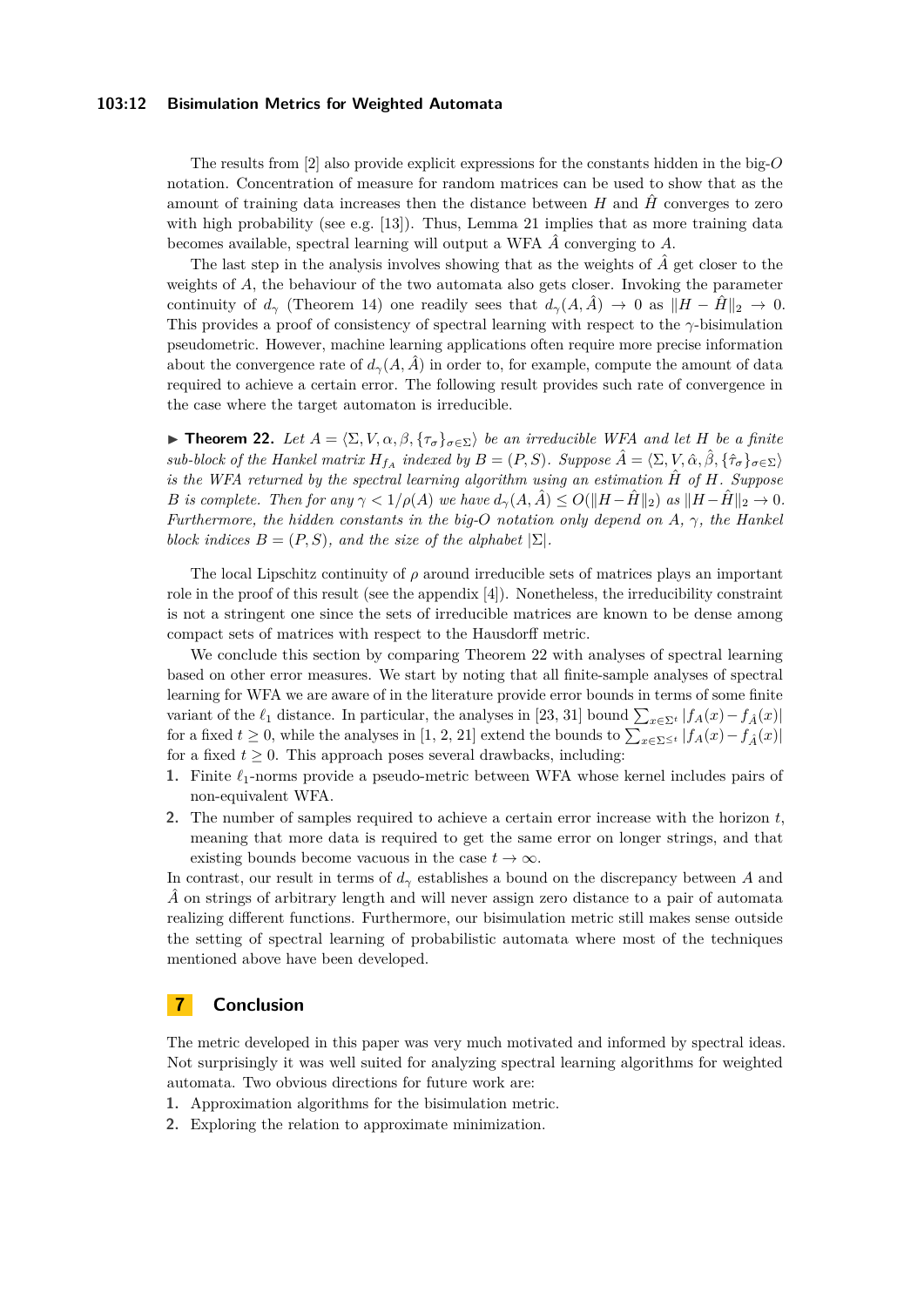Both of these are well underway. It seems that some recent ideas from non-linear optimization are very useful in developing approximation algorithms and we hope to be able to report our results soon. Exploring the relation to approximate minimization is less further along, but the spectral ideas at the heart of the approximate minimization algorithm in [\[6\]](#page-12-2) should be well adapted to the techniques of the present paper.

**Acknowledgements.** We would like to thank Doina Precup who was actively involved in the approximate minimization work.

#### **References**

- <span id="page-12-15"></span>**1** R. Bailly. *Méthodes spectrales pour l'inférence grammaticale probabiliste de langages stochastiques rationnels*. PhD thesis, Aix-Marseille Université, 2011.
- <span id="page-12-13"></span>**2** Borja Balle. *Learning Finite-State Machines: Algorithmic and Statistical Aspects*. PhD thesis, Universitat Politècnica de Catalunya, 2013.
- <span id="page-12-12"></span>**3** Borja Balle, Xavier Carreras, Franco M. Luque, and Ariadna Quattoni. Spectral learning of weighted automata: A forward-backward perspective. *Machine Learning*, 2014.
- <span id="page-12-6"></span>**4** Borja Balle, Pascale Gourdeau, and Prakash Panangaden. Bisimulation metrics for weighted automata, 2017. URL: <https://arxiv.org/abs/1702.08017>.
- <span id="page-12-11"></span>**5** Borja Balle and Mehryar Mohri. Learning weighted automata. In *Conference on Algebraic Informatics*, 2015.
- <span id="page-12-2"></span>**6** Borja Balle, Prakash Panangaden, and Doina Precup. A canonical form for weighted automata and applications to approximate minimization. In *Proceedings of the Thirtieth Annual ACM-IEEE Symposium on Logic in Computer Science*, July 2015.
- <span id="page-12-10"></span>**7** Nikita E. Barabanov. On the Lyapunov indicator of discrete inclusions, part I, II, and III. *Avtomatika i Telemekhanika*, 2:40–46, 1988.
- <span id="page-12-9"></span>**8** Vincent D. Blondel, Yurii Nesterov, and Jacques Theys. On the accuracy of the ellipsoid norm approximation of the joint spectral radius. *Linear Algebra and its Applications*, 394:91–107, 2005.
- <span id="page-12-1"></span>**9** Filippo Bonchi, Marcello M. Bonsangue, Helle Hvid Hansen, Prakash Panangaden, Jan Rutten, and Alexandra Silva. Algebra-coalgebra duality in Brzozowski's minimization algorithm. *ACM Transactions on Computational Logic*, 2014.
- <span id="page-12-5"></span>**10** Michele Boreale. Weighted bisimulation in linear algebraic form. In *CONCUR 2009 – Concurrency Theory*, pages 163–177. Springer, 2009.
- <span id="page-12-7"></span>**11** Ingrid Daubechies and Jeffrey C. Lagarias. Sets of matrices all infinite products of which converge. *Linear algebra and its applications*, 161:227–263, 1992.
- <span id="page-12-8"></span>**12** Ingrid Daubechies and Jeffrey C. Lagarias. Corrigendum/addendum to: Sets of matrices all infinite products of which converge. *Linear Algebra and its Applications*, 327(1-3):69–83, 2001.
- <span id="page-12-14"></span>**13** François Denis, Mattias Gybels, and Amaury Habrard. Dimension-free concentration bounds on hankel matrices for spectral learning. *Journal of Machine Learning Research*, 17(31):1–32, 2016.
- <span id="page-12-3"></span>**14** J. Desharnais, V. Gupta, R. Jagadeesan, and P. Panangaden. Metrics for labeled Markov systems. In *Proceedings of CONCUR99*, number 1664 in Lecture Notes in Computer Science. Springer-Verlag, 1999.
- <span id="page-12-4"></span>**15** Josée Desharnais, Vineet Gupta, Radhakrishnan Jagadeesan, and Prakash Panangaden. A metric for labelled Markov processes. *Theoretical Computer Science*, 318(3):323–354, June 2004.
- <span id="page-12-0"></span>**16** Manfred Droste, Werner Kuich, and Heiko Vogler, editors. *Handbook of weighted automata*. EATCS Monographs on Theoretical Computer Science. Springer, 2009.